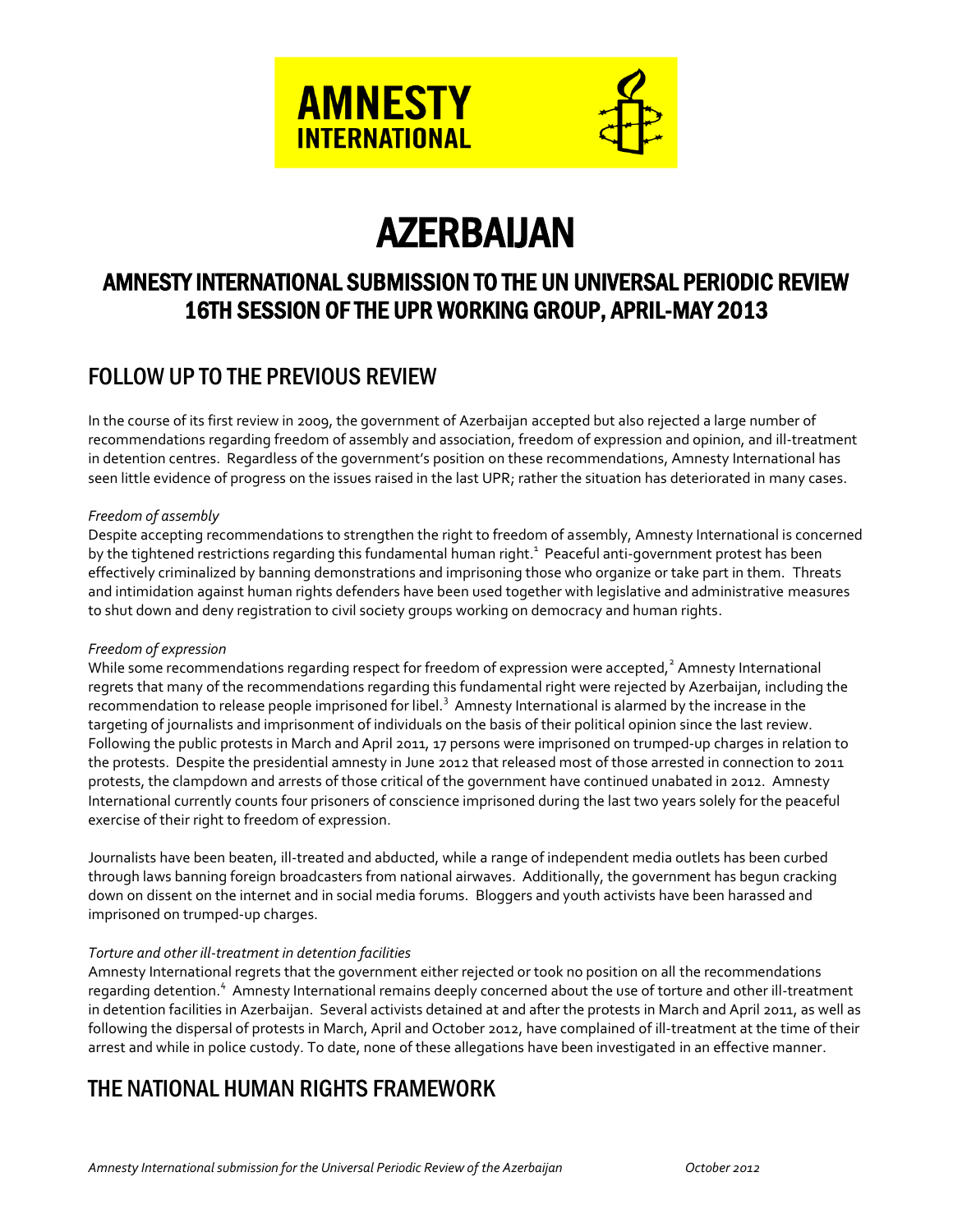The Constitution of Azerbaijan, in Article 49 on the Freedom of Assembly, states that "every person has a right to freely assemble with others" and that "everyone has the right to protest, hold meetings, and pickets peacefully and without the use of weapons, as long as the necessary authorities" are forewarned. However, in practice, this right is often denied, as the Baku City Executive Authority often refuses requests to hold protests in central Baku citing the potential violation of the public's right to "leisure" or "rest" and concerns over safety and disorder. No public gatherings have been permitted by the authorities in the city centre since early 2006, despite there being no legal ban on gathering in the city centre in the Constitution or the Law on Freedom of Assembly.

# THE HUMAN RIGHTS SITUATION ON THE GROUND

## **Freedom of expression**

Amnesty International has ongoing concerns regarding the harassment, intimidation, detention and imprisonment of activists, human rights defenders, critical journalists and civil society activists by the authorities in Azerbaijan in an attempt to silence critical voices and political opponents.

In 2011, government imprisoned 17 persons, including activists, government critics and opposition figures on politically motivated charges. Fourteen persons were convicted of "organizing and participating in public disorder" and sentenced to up to three years in prison in unfair trials for taking part in peaceful protests in March and April 2011 to express discontent with the government. The authorities also used trumped-up charges to arrest and imprison three activists, two young members of the opposition and a human rights defender. While the majority has been released following a presidential pardon, currently four prisoners of conscience remain behind the bar, following unfair trials, solely for exercising their right to freedom of expression.

This year, the clampdown continued against the activists who took part in protest around the Eurovision contest in Baku in May 2012. On 13 June 2012, criminal charges were brought against pro-democracy activist Mehman Huseynov in retaliation for his journalist and campaigning activities ahead of the Eurovision. He was later released from pre-trial detention, but remains under investigation.

On 29 September 2012, Zaur Gurbanli, another pro-democracy campaign activist and chair of the opposition youth movement *Nida,* was arrested shortly after he posted an article criticizing government corruption and nepotism and held incommunicado for two days. The piece ridiculed the inclusion of a poem by the daughter of President Ilham Aliyev as mandatory reading in the country's school curriculum. On 1 October 2012, he was charged with "resisting arrest" and sentenced to 15 days in prison. The Anti-Organized Crimes Unit, allegedly responsible for his arrest, is now also investigating his possession of a number of "illegal materials". During the arrest, his laptop and *Nida* materials were removed from his apartment, as well as documents and articles from the office of another NGO he is involved with, *Positive Change*. This suggests that he has been targeted for his political activities. Both were involved in the "Sing for Democracy" campaign that persuaded this year's Eurovision winner Loreen to condemn rights abuses in Azerbaijan.

Human rights defenders and journalists have also been targeted for their work and subjected to increased intimidation, harassment and arrest. On 20 April 2012, human rights defender Taleh Khasmammadov was sentenced to four years in jail on apparently trumped-up charges of "hooliganism" and "resisting police officers". The charges relate to the allegation that on 12 November 2011 Khasmammadov assaulted police officers, when he was called in for questioning in relation to the critical article he had previously published about the local police. Khasmammadov had been investigating allegations of illegal activity and abuse committed by law enforcement officials in the Ujar region and had published several articles critical of the local authorities.

Amnesty International considers Taleh Khasmammadov to be a prisoner of conscience and calls for his unconditional and immediate release.

On 7 March 2012, Khadija Ismayilova, a well-known investigative Azerbaijani journalist with Radio Free Europe, received a threatening letter containing intimate photos of her, after her apartment had been broken into and a hidden camera installed in her room. The photos were accompanied by a note warning her that she would be "shamed" if she did not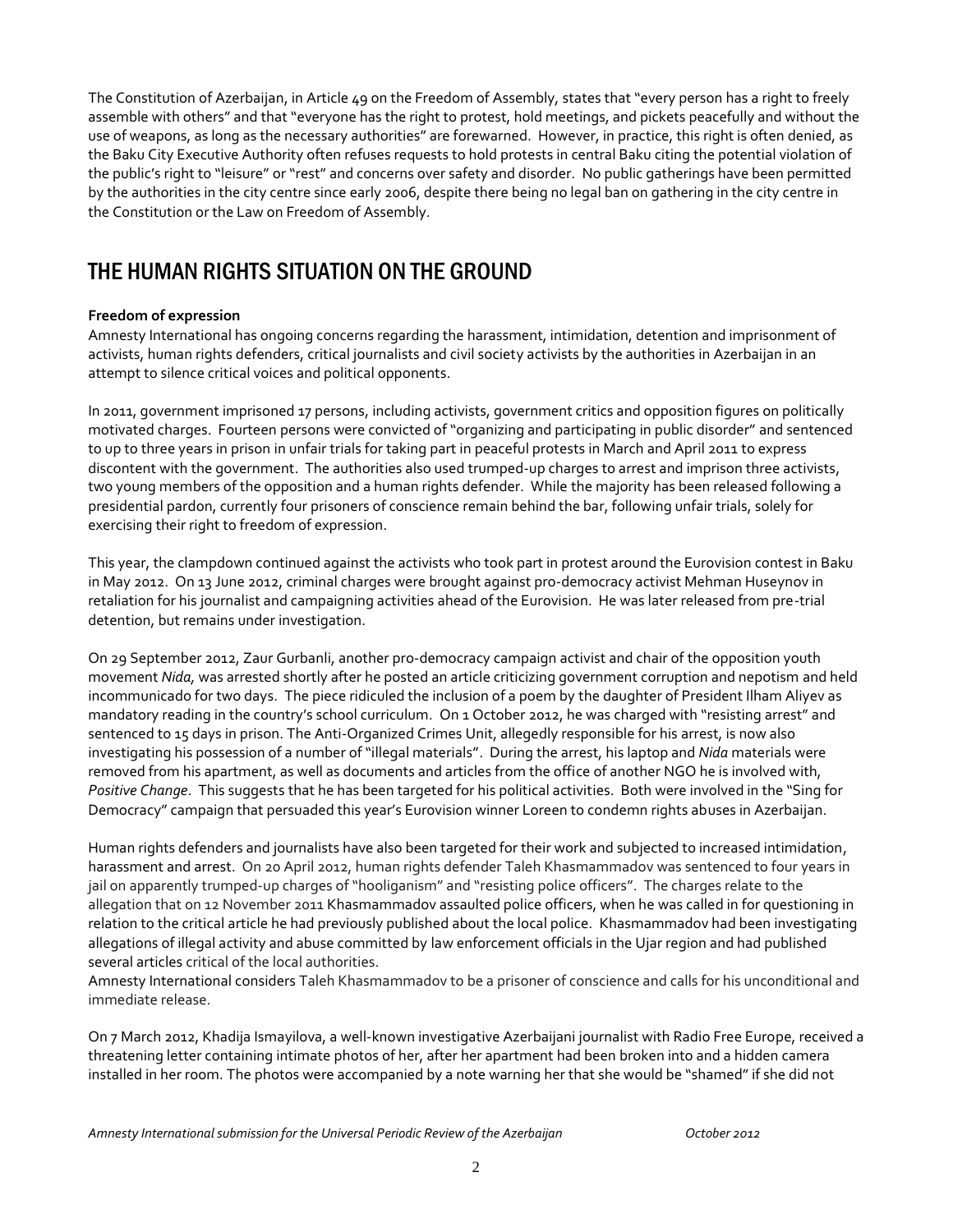abandon her work. She refused and publicly exposed the blackmail attempt, resulting in the publication of a video showing her in an intimate relationship. To date, the investigation of her case has produced no results.

Amnesty International has received consistent reports of journalists being brutally beaten and assaulted, while the investigation of their cases so far has produced no results:

- On 18 April 2012, several journalists who tried to film illegal house demolitions on the outskirts of the capital Baku were violently assaulted. Award winning journalist Idrak Abbasov was beaten until unconscious and hospitalized along with his brother Adalet Abbasov after they were attacked by around 25 state employees and police acting under the supervision of officials from the Ministry of Internal Affairs. Three other journalists, Esmira Javadova, Galib Hasanov and Elnur Mammadov, were also attacked by SOCAR (state oil company) employees as they arrived on the scene in a taxi. Police officers looked on as workers brandishing batons smashed the car windows, forcing the journalists to flee.
- On 26 March 2011, Seymur Haziyev, a journalist with the opposition newspaper *Azadliq*, was reportedly abducted and beaten by six masked assailants. He reported that his abductors warned him against writing articles critical of the President. Another journalist from *Azadliq* journalist, Ramin Deko, was also reportedly abducted on 3 April 2011, warned not to write articles critical of the President and physically assaulted.

#### **Freedom of association**

NGOs working on human rights and democratic reform face pressure and harassment and are often denied registration or arbitrarily closed down:

- On 4 March 2011, three local NGOs located in Ganja, the Election Monitoring and Democracy Studies Centre, Demos Public Association and the Ganja Regional Information Centre, were evicted from their premises by the authorities without any formal explanation or apparent legal grounds.
- The branches of two international organizations, the National Democratic Institute and the Human Rights House in Baku were shut down on 7 March and 10 March 2011 respectively on the grounds that they had failed to comply with registration requirements. One of them, Human Rights House remains closed.

#### **Freedom of assembly**

Public protests continue to be banned in the centre of Baku and excessive force is used by police on a regular basis. Those who attempt to take part in peaceful rallies face harassment, beatings and arrest. Amnesty International is concerned that the unjustified denial of permission to gather anywhere in central Baku denies the protesters the opportunity to peacefully express their views in a visible, public location and criminalizes the right to peaceful assembly. Such blanket denial coupled with the beating of the peaceful protestors violates Azerbaijan's international obligations to respect the right to freedom of assembly.

In March and April 2011, the authorities ruthlessly cracked down on a series of peaceful protests inspired by the Arab Spring and calling for democracy and respect for human rights. Police violently dispersed the protests, arresting hundreds and imprisoning protestors.

The crackdown on peaceful assembly has also continued in 2012. Opposition rallies, whether sanctioned or unsanctioned, remain vulnerable to violent dispersal, while those who take part risk harassment, beatings and arrest. In March and April 2012, police violently broke up several peaceful protests by youth groups and opposition activists, beating and arresting protest participants. The youth groups had applied for but been denied permission to hold a peaceful rally in areas officially designated for demonstrations.

On 20 October 2012, police dispersed a peaceful rally of approximately 200 people calling for the dissolution of parliament in response to video recordings revealing the extent of political corruption and bribery in the parliament. Over 100 people were arrested as police broke up the protest and 13 leading activists were jailed for periods ranging from 7 to 10 days on charges of "disobeying police orders" and for attending an "illegal protest".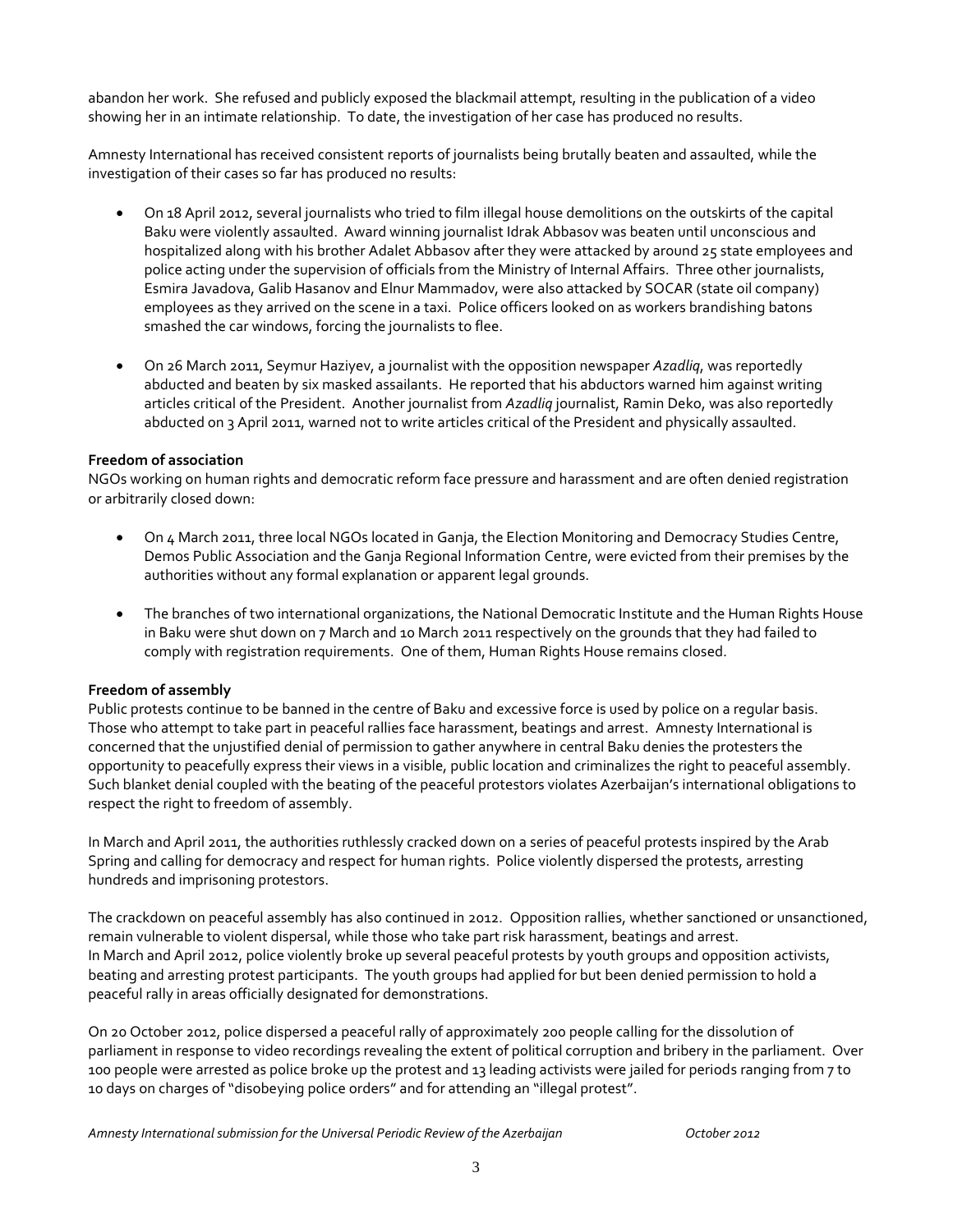#### **Torture and other ill-treatment**

Torture and other ill-treatment remain widespread, while the allegations of such treatment are rarely effectively investigated contributing to a climate of impunity.

On 17 March 2012, Azerbaijani police officers beat and detained two activists, Jamal Ali and Natig Kamilov, after Jamal Ali insulted President Aliyev's late mother during their performance at a sanctioned rally. During the court hearing on the day of his detention, Natig Kamilov alleged he was beaten in the police station until he lost consciousness. Jamal Ali alleged that he was beaten twice, on the day of detention and again on 19 March when police officers in the detention facility beat him with truncheons on the soles of his feet for about two hours. The judge refused a motion to investigate Natig Kamilov's allegations of ill-treatment citing the absence of visible signs of ill-treatment. An investigation was initiated into the possible ill-treatment of Jamal Ali, who had multiple bruises and scratches clearly visible on his face. However, no questioning or medical examination was carried out to collect evidence and the investigation has to date produced no results.

On 5 March 2012, activists Jabbar Savalan, Dayanat Babayev, Majid Marjanli, and Abulfaz Gurbanly alleged that they were beaten and ill-treated in detention, after police broke up another peaceful protest in central Baku in which 16 participants were arrested.

# RECOMMENDATIONS FOR ACTION BY THE STATE UNDER REVIEW

#### **Amnesty International calls on the government of Azerbaijan to:**

*Freedom of Expression, Association and Assembly*

- End the harassment, intimidation, arbitrary detention and criminal prosecution of individuals and organizations legitimately exercising the right to freedom of expression to express critical or dissenting views;
- **Ensure that human rights defenders, lawyers and other civil society actors are able to carry out their** legitimate activities without fear or threat of reprisal, obstruction or legal and administrative harassment; in particular allow the organizations arbitrarily targeted and shut down during last years' spring protests to resume their lawful activities.
- Respect the rights to freedom of assembly of all its citizens and allow peaceful demonstrations to be organized in appropriate locations - generally within sight and sound of their target audience - with the necessary practical and security arrangements in place;
- Conduct a prompt independent and impartial investigation into the use of force by law enforcement officers during the dispersal and arrest of protesters;

## *Torture and Other ill-treatment*

 $\overline{a}$ 

 Conduct a prompt effective and independent and impartial investigation into the allegations of torture and other ill-treatment of the detained activists and ensure that these fond responsible are brought to justice in accordance with international obligations and fair trial standards.

<sup>&</sup>lt;sup>1</sup> Human Rights Council. *Report of the Working Group on the UPR of Azerbaijan. A*/HRC/11/20. Paragraph 96.18 (Netherlands, Sweden, Canada).

 $^2$  A/HRC/11/20 Paragraph 96.15 (Poland, Bangladesh, Ireland, Norway)